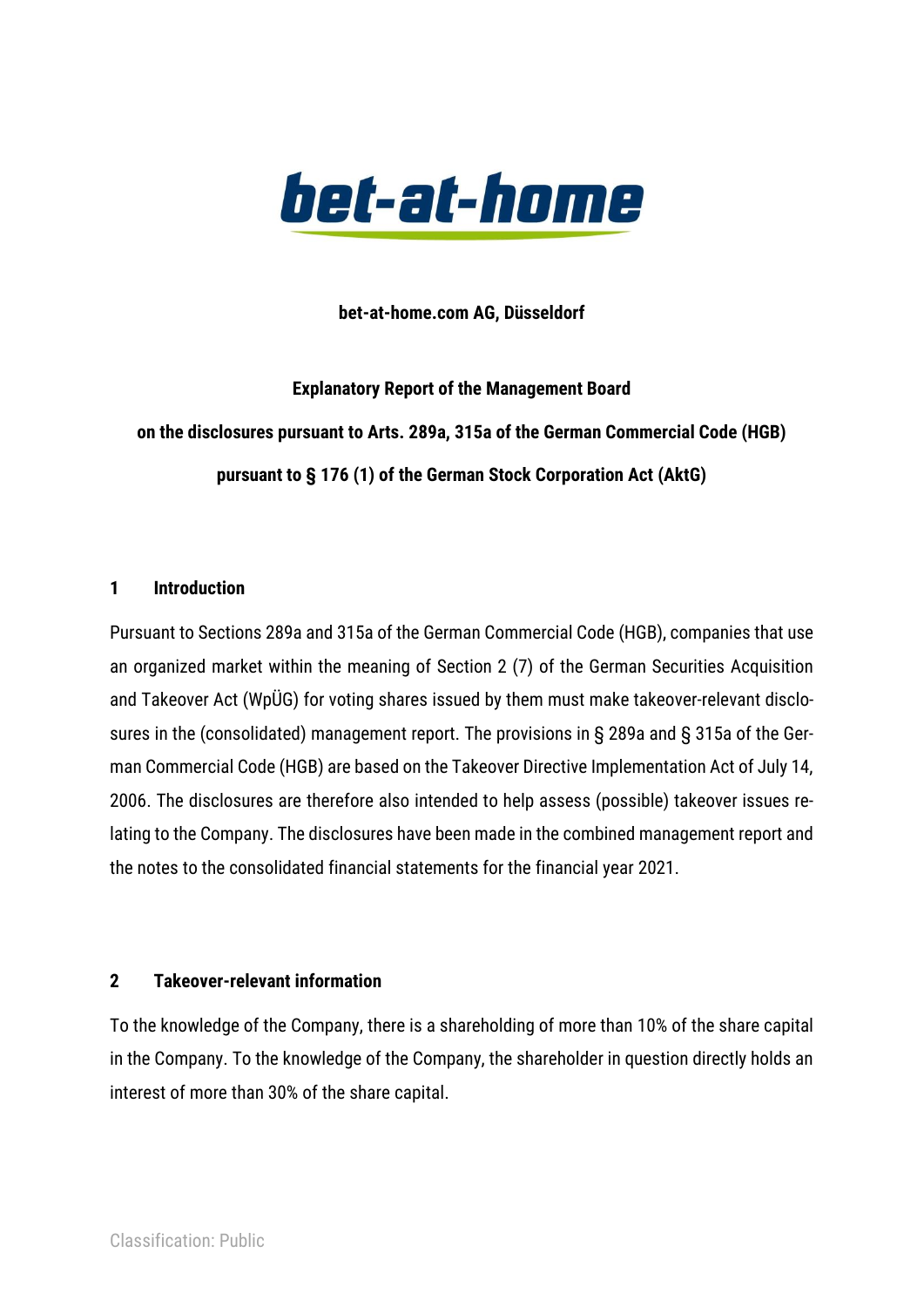Anyone who directly or indirectly acquires control of a target company is obliged to make a mandatory offer (section 35 WpÜG). Control is defined as holding at least 30% of the voting rights in the target company. The law provides for individual cases in which the obligation to make a mandatory offer may be waived.

As far as the Management Board is aware, no person other than the persons who currently hold more than 30% of the shares could acquire shares up to or above this control threshold without having to make a mandatory offer.

Takeover bids are offers aimed at the acquisition of control. After publication of the decision to make a takeover bid until publication of the result in accordance with section 23 (1) sentence 1 no. 2 WpÜG, the Management Board of the target company may not take any action which could prevent the success of the bid. This does not apply to actions which a prudent and conscientious manager of a company which is not affected by a takeover bid would have taken, to the search for a competing bid and to actions which the supervisory board of the target company has approved (section 33 WpÜG). This applies accordingly to a mandatory offer. The statement of the Management Board and Supervisory Board on a possible takeover bid or mandatory bid required by law would have to report on the intention of the members of the Management Board and Supervisory Board, to the extent they are holders of securities of the Target Company, to accept the bid. The Bidder and persons acting in concert with it are prohibited from granting or promising unjustified cash benefits or other unjustified pecuniary advantages to members of the Management Board or Supervisory Board of the Target Company in connection with the Offer.

In the opinion of the Management Board, the disclosures pursuant to sections 289a and 315a of the German Commercial Code (HGB) do not contain any special features. The Management Board currently has no intention of using its powers with regard to the possibility of issuing shares in connection with any future takeover situation, but would in due course examine and, if necessary, implement all legally permissible options in the interests of the Company and the shareholders.

## **Note:**

Binding statements and/or considerations that the Management Board considers a takeover situation of any kind to be possible or impossible, conceivable or inconceivable, desirable or disadvantageous for the Company, employees and/or shareholders, or comparable statements and/or considerations, are not associated with this report. To this extent, the Management Board and